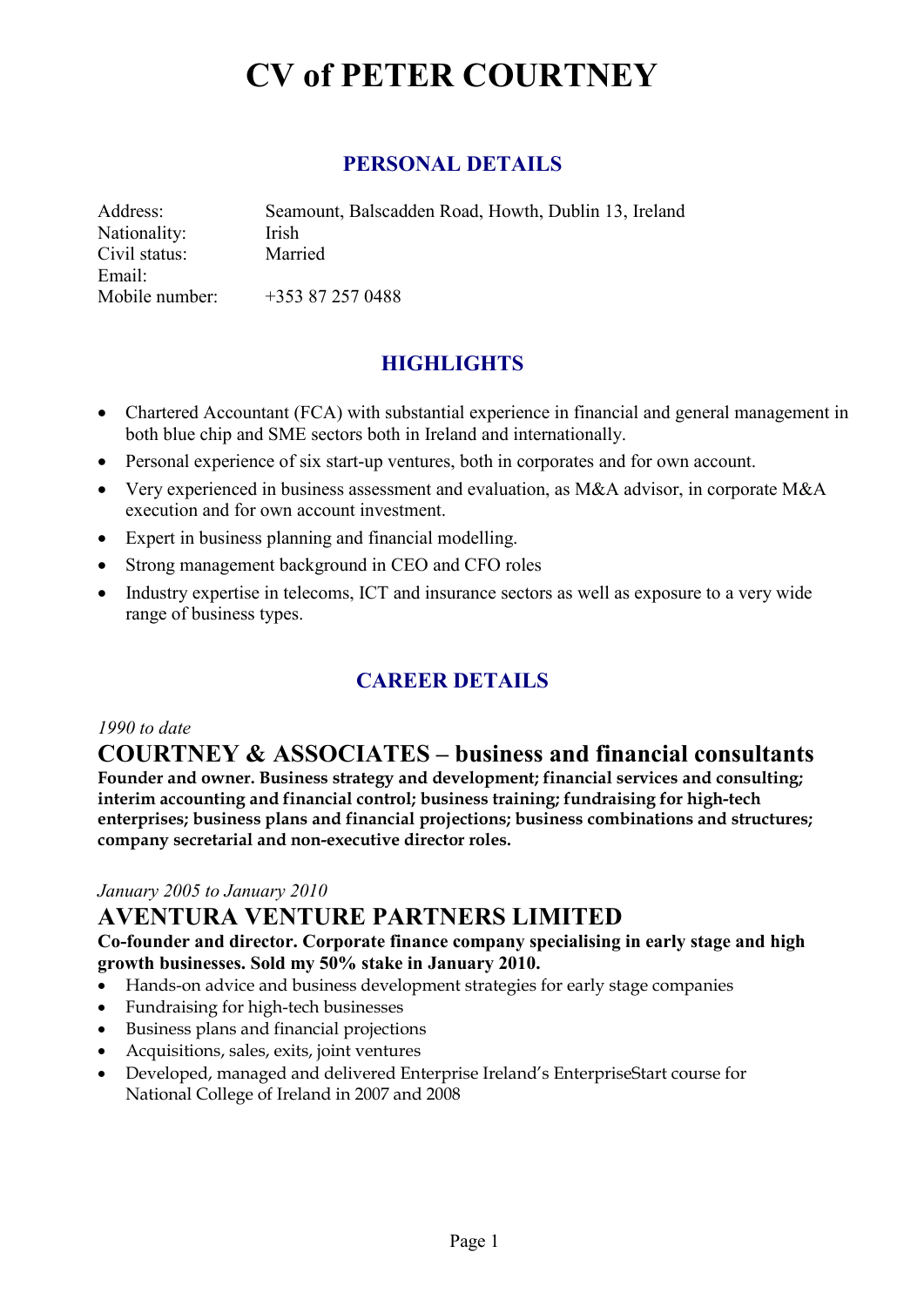*April 2001 to July 2014* 

## **SYSTEMLINK LIMITED**

**Co-founder and director. Development, manufacture and distribution of energy-saving solutions for the commercial and domestic heating industries.** 

- Setting up company from zero base, including all financial reporting and systems, new premises and staff
- Raising EUR2.5m equity, including private investors, BES and Enterprise Ireland
- Preparing all necessary projections, business plans, grant applications, new product feasibility studies, marketing and technical material

#### *January 1991 to March 2001*

### **EIRCOM PLC**

**Senior-level experience with the Irish telecommunications national provider in the following roles:** 

#### *June 1999 to March 2001*

#### **HEAD OF MERGERS & ACQUISITIONS – EIRCOM PLC**

- Assessing and evaluating potential acquisitions
- Negotiating and structuring commercial joint ventures and other arrangements
- Structuring deals to maximise benefits for acquiror and acquiree
- Establishing and cementing relationships between the management teams
- Negotiating, documenting and closing transactions
- Board reports and presentations
- Over 90 cases examined, with total deal value of EUR10bn
- 13 transactions closed, value more than EUR80m
- Contributing to strategic thinking and planning in Eircom
- Key member of bid team for Eircom's participation in the UK 3G spectrum auction
- Recruiting, motivating and managing a talented specialist team

#### *January 1998 to June 1999*

#### **VICE PRESIDENT – TELECOM IRELAND INTERNATIONAL**

Business development for the newly established international division of Telecom Eireann with special emphasis on acquisition search, negotiation, integration and implementation.

#### *April 1996 to December 1997*

**GENERAL MANAGER - TELECOM IRELAND INTERNATIONAL LIMITED** 

Managing the financial and technical consulting and contracting business of Telecom Eireann.

#### *August 1994 to March 1996*

#### **GENERAL MANAGER - ITI INTERNATIONAL FINANCE LIMITED**

Setting up and managing the overseas financial consulting subsidiary of Irish Telecommunications Investments plc, the funding and treasury management arm of Telecom Eireann. This business subsequently became part of Telecom Ireland International.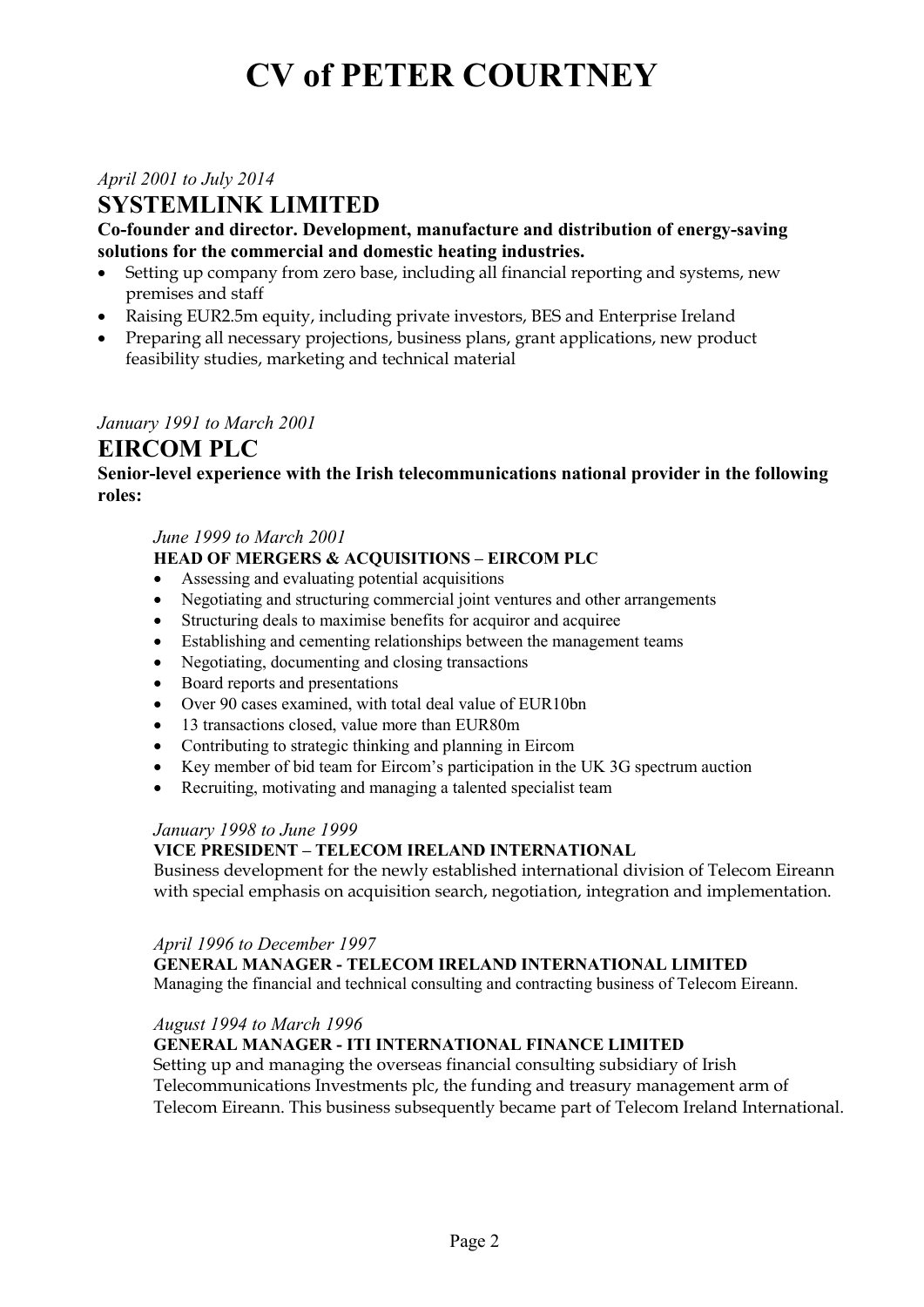#### *January 1991 to July 1994*

#### **CONSULTANCY CONTRACT WITH IRISH TELECOMMUNICATIONS INVESTMENTS PLC (ITI)**

- Development of ITI's strategy for overseas business
- Formation, business plan and 10% Corporation Tax certificate for ITI International Finance Limited
- Negotiations with Matav, the Hungarian Telecommunications Company, on ITI's consulting contract and on all aspects of the formation and early operation of the joint venture treasury and lease company, InvesTel Rt
- Initiating and managing a number of consulting assignments for InvesTel and Matav

#### *1985 – 1990*

## **R J GOFF & CO PLC**

#### **Senior positions with this Irish quoted company. Established, managed and expanded new finance and insurance businesses for the group:**

#### *1988 - 1990*

**GROUP FINANCE DIRECTOR - IBH FINANCE PLC** 

- Group financial strategy and reporting
- Raised £5m share capital by private placement with institutional and individual investors;
- Developed innovative new financing products
- Initiated and formed fully licensed captive insurance subsidiary in Dublin's International Financial Services Centre

#### *1985 - 1988*

#### **MANAGING DIRECTOR - INTERNATIONAL BLOODSTOCK FINANCE LTD**

- Set up new finance and insurance brokerage subsidiary
- Pioneered equine leasing in Europe

#### *1969 - 1985*

# **PRICEWATERHOUSECOOPERS (formerly Coopers & Lybrand)**

#### **Left as senior manager, having run one of the main consulting and auditing groups in Dublin for ten years.**

- Corporate finance, mergers and acquisitions and audit work in many sectors
- Advised the interim board, An Bord Telecom, on financial and legislative issues during the formation of Telecom Eireann (now Eircom) and Irish Telecommunications Investments plc